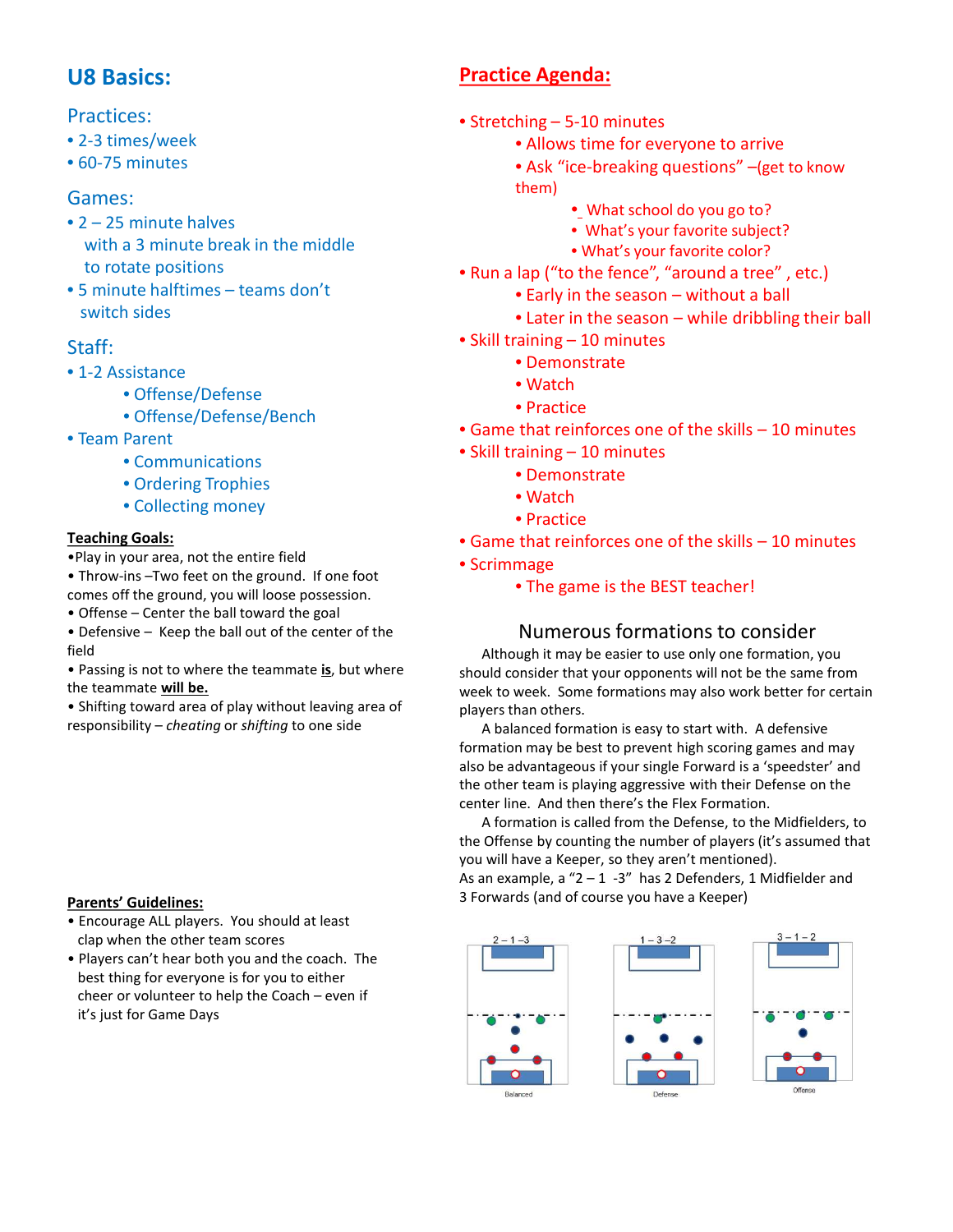# **Choosing a formation**

Determine your formation based:

- Your strategy/philosophy
- Quality/caliber of players you have on the field (not necessarily your team)
	- There may be times where you will need to change your formation due to the mix of players on the field
	- You may need to change to a defensive formation if it is becoming a highscoring game.

Formations are called from then Defense, to the Mid-Fielders to the Offense. The Keeper is assumed and not part of the formation.



Defense

- Mid-Field aka Rover
- Offense aka Stiker



Balanced



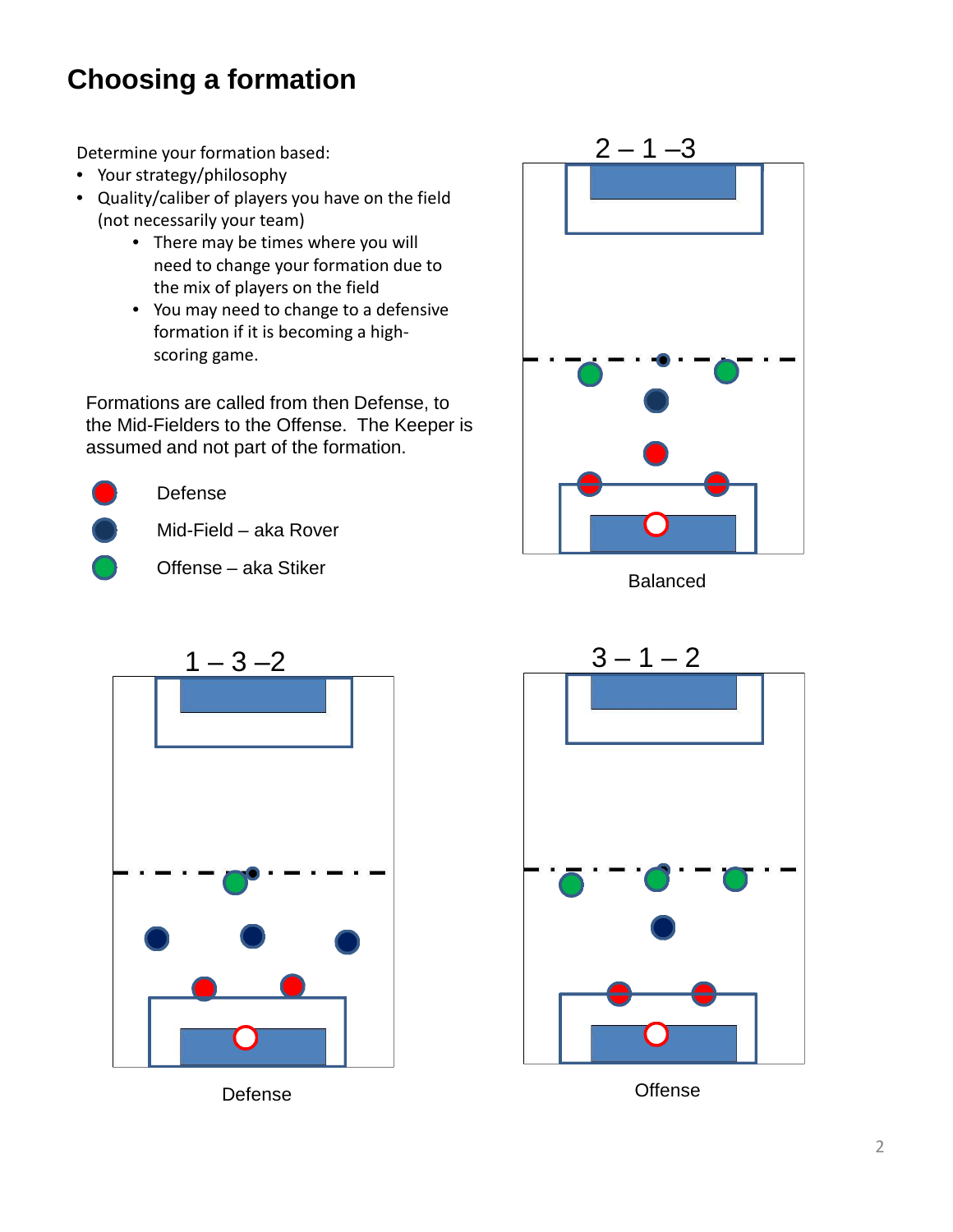## **NO Slide Tackle**

(allowed in U12 and above)

#### **No Slide-Tackles**

- Not even for Keepers
- Tripping over your own two feet is understandable at this age level
- Going to the ground as part of a way to take the ball away will result in a **Yellow Card** for unsafe play.
- The other team will be given an Indirect Free Kick at the point of the foul.

**NO Headers** (allowed in U12 and above)

#### **No Headers**

For the safety of the players, Headers are reserved for U12 and above.

A player will be given a warning and the other team will be given an Indirect Free Kick at the point of the foul





The rule for a hand ball includes using any part of the body from the tips of the fingers to the shoulder.

#### **Did the hang play the ball? Or did the ball play the hand? Was it deliberate?**

Hand Ball (or "handling" as it's now officially known) is commonly misunderstood to be any contact of the ball to hand or arm, or any contact to the hand or arm that provides advantage to the offending team.

#### **It is neither of these.**

Instead, the question of if contact of the ball to the arm or hand is a foul is not is one of mere contact, but rather did the player **deliberately** make contact (or not avoid contact) with the ball with that area of the body? If the answer is yes (and the player isn't a goalkeeper in the penalty area), you have a foul; but if the referee believes



U10 and above – Any defensive player (other than the Keeper) that deliberately uses their hand in the Penalty Area or Goal area to prevent a goal will be ejected from the game.

# **Drop Kicks and Keeper Throws/Rolls**

#### **Keepers can't use their hands if they receive a pass from a teammate**

The Keeper **CAN'T** use his/her hands if a teammate 'pass' the ball to them. If the ball is deflected (even if it's deflected by a teammate), the Keeper can use their hands.

#### **Contact with Keeper may result in either a Yellow Card or Red Card**

If the Keeper has their hands on the ball prior to an opponent contacting the ball, the opponent may not contact either the ball or the Keeper



- any inadvertent contact may result in a Yellow Card
- any intentional contact may result in a Red Card.

If the opponent is guilty of a foul and the Keeper leaves the game due to injury, a Red Card will be given. If the Keeper "Flops", they will be given either a Yellow Card or a Red Card (see below for details).

#### **Keepers can kick, throw or roll; they can't place the ball on the ground**

The Keeper may use their hands in both the Goal Area and the Penalty Area. After picking up the ball, the Keeper may:

- Drop kick the ball
- Throw the ball
- Roll the ball

#### The Keeper **MAY NOT:**

• Set the ball down on the ground – as soon as the ball is out of their hands, the opponent may attack the ball.



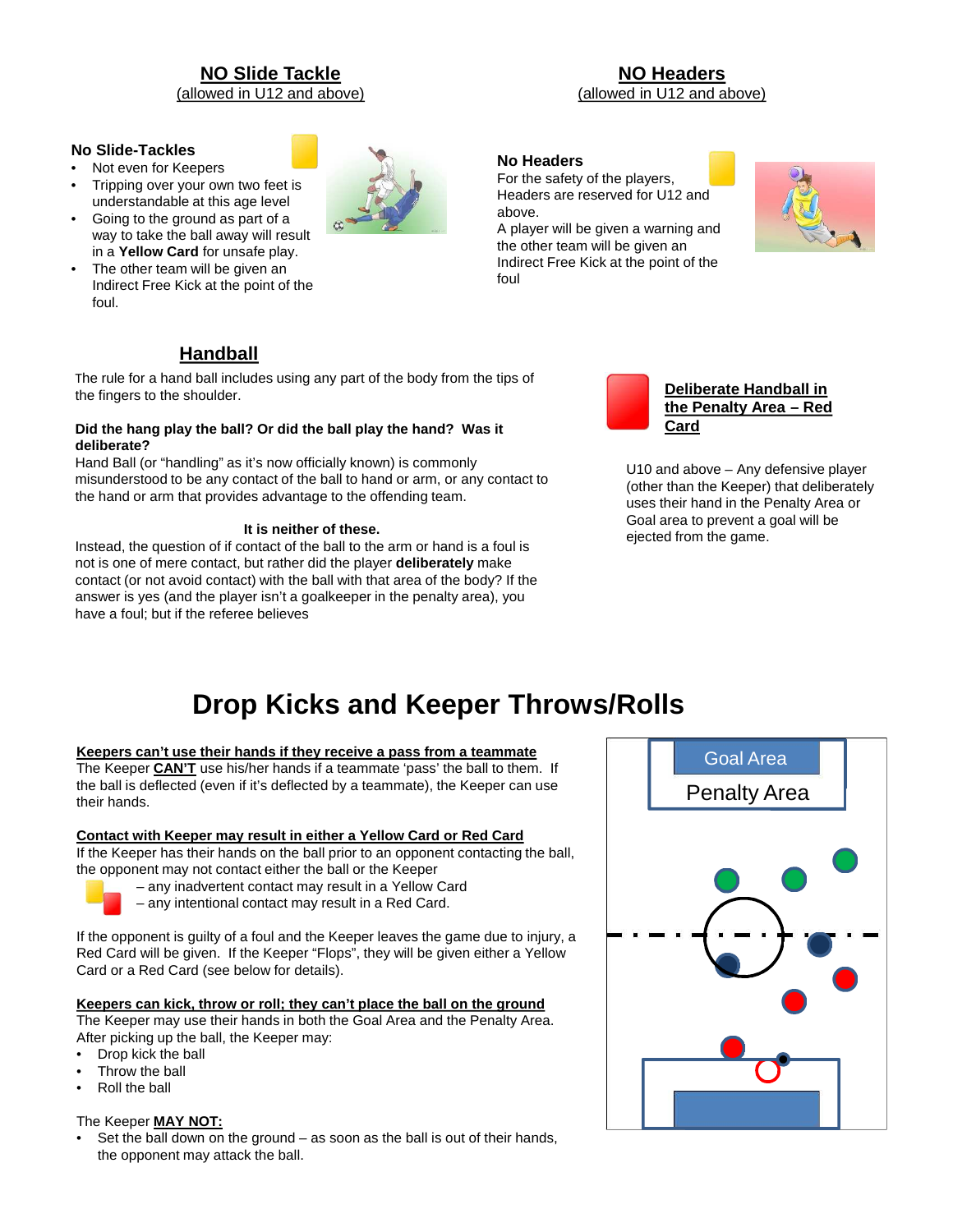# Goal Kicks – Defending vs. Attacking **Coal Kicks – Defending vs. Attacking** (Yet to be modified from U8)

Defensive objective –

- Keeper may place the ball anywhere inside the inner box; generally, the ball is placed in the upper corner. The ball must be stationary before it can be kicked.
- The ball **MUST** clear the Penalty Box (if it doesn't , someone else should take the kick)
- The ball should be kicked "up and out, NOT down the middle"
- Alternative plan: A Defender can kick the ball instead of the Keeper

**Defenders**<br>should back up a Defender<br>loal in case the ind cover<br>despix ase the ind cover **Defenders**<br>Should back up and cover<br>Joesn't kick the Keeper<br>Itside. Define ball to the Keeper<br>Liside. Define ball to the snould back up and cover<br>goal in case up and cove<br>doesn't kick the Keeper<br>s/be. Defer ball to u *goal in case the and covel*<br>doesn't kick the Keeper<br>outside. Defended to the<br>is/her hands doesn't kick the Keeper<br>outside. Defended to the<br>his/her hands<br>his/her hands outside. Defe<br>his/her hands

**Midfielder** should anticipate that the Keeper will be trying to get the ball **UP** and **OUT**; therefore, should be to the outside.

Forwards should shift to the<br>Forwards should shift to the<br>Fide the Keeper has placed Forwards should shift to the<br>Forwards should shift to the<br>side the Keeper has placed<br>sho ball. Be pick-up the ball orwards should has placed<br>side the Keeper has placed<br>the ball. **BE AWARE:** the ball<br>the ball. **BE AWARE:** the ball orward Keeper Mark: the<br>ide the Keeper AWARE: the ball<br>the ball. BE AWARE: the ball<br>Keeper can pick-up the other<br>Keeper can to the other de the **BE Ave**<br>
The ball. **BE Ave**<br>
Keeper can pick-up the other<br>
and move it to the sees an<br>
and move it helshe sees an the best can plus the other<br>ceeper can plus to the other<br>and move it to the sees an<br>corner if helshe sees an corner II III<br>opportunity

the inner box and the ball must be still for at least 1 second



**Keeper** the other team has the advantage and the Keeper should be prepared

**Keeper** must put the ball down in<br>the inner box and the ball must<br>be still for at least 1 second<br>**Example 2018** and the still for at least 1 second orwards are anticiped to<br>that the ball will be kicked to<br>that the ball will be hopeful that<br>the outside, but hope in the will kicked in They m orward and will be petul in the ball will be posted in the ball will kicked in the the ball will be field. They The ball will hopelum<br>at the ball will kicked in the may<br>ne outside, but hopelum They may<br>the ball will kicked until it<br>the ball with a ball until it<br>middle of the ball until it<br>middle of the ball with Box. e outside kicked. They<br>he ball will kicked. They<br>middle of the ball until it<br>middle of the penalty Box. e ball in the field until it.<br>niddle of the ball until it<br>not touch the penaity Box.<br>not touch the Penaity Box.

**Midfielder** 'cheats' to one side anticipating where the ball will be kicked

Defenders have all 'shifted' to<br>the side where the ball will to the side where the ball 'shifted' to<br>kicked<br>kicked kicked

Offensive objective –

- If the Keeper makes the mistake of kicking the ball to the center of the field, the Forwards have an opportunity for a quick rebound into the net.
- Mid-Fielder should be 'cheated' to the side that he/she anticipates the ball will be kicked
- Defenders should 'shift' to the side that the ball will be kicked to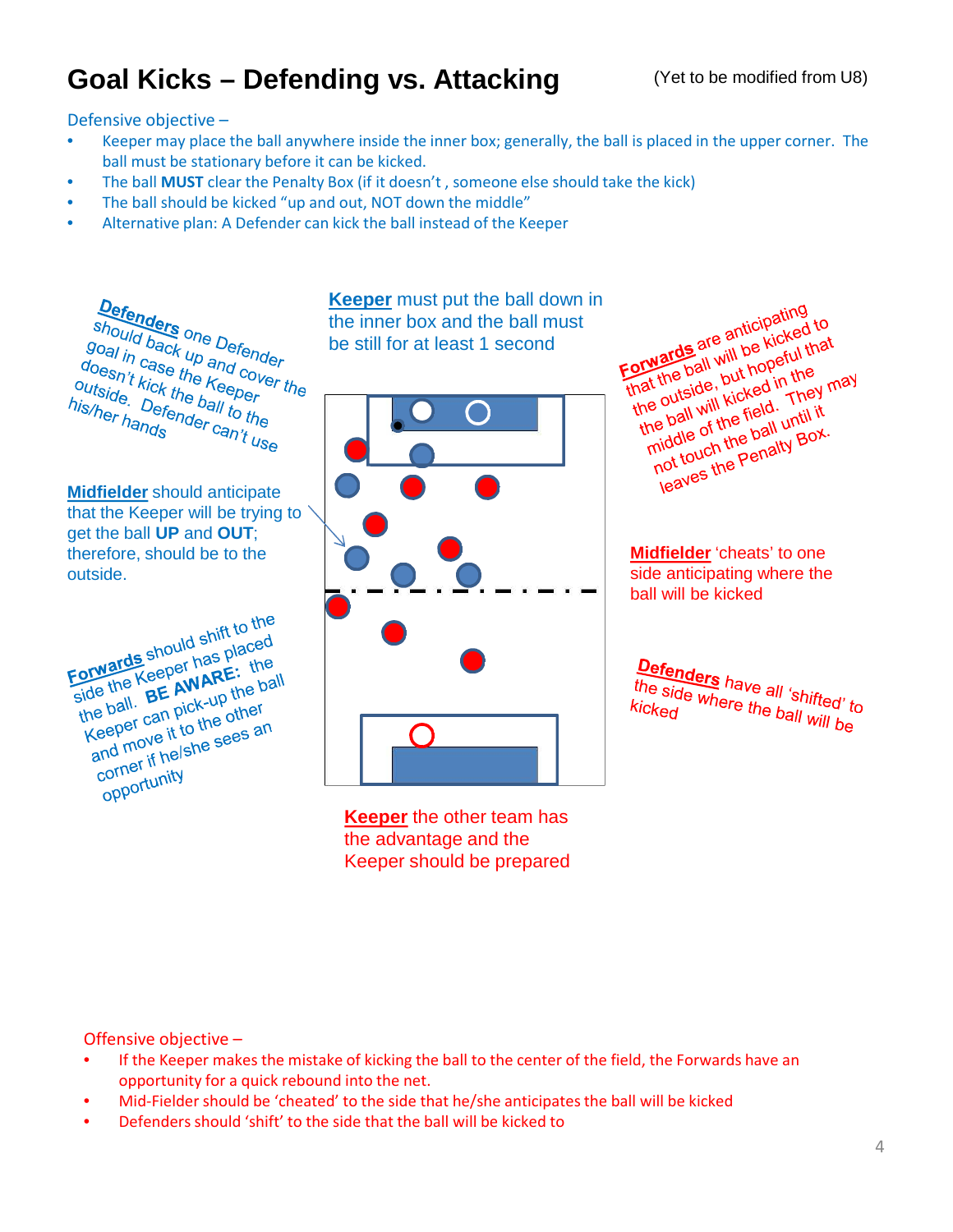

When the other team is kicking-off, we move back. On the kick-off, they have to pass the ball forward or kick it deep. We need to anticipate the pass or send a deep kick back.



When we kick off, we move forward. The Rover moves to forward and the defense is staggered. We must pass the ball forward or kick it deep.



When we have the ball in their box, the Forwards are all in the box, the Rover is pushing in and the Defense is up.



When they have the ball in our area, the Keeper is deep in the box, the defense is between the ball and the goal, the Rover is helping the defense and the Forwards are waiting for their opportunity.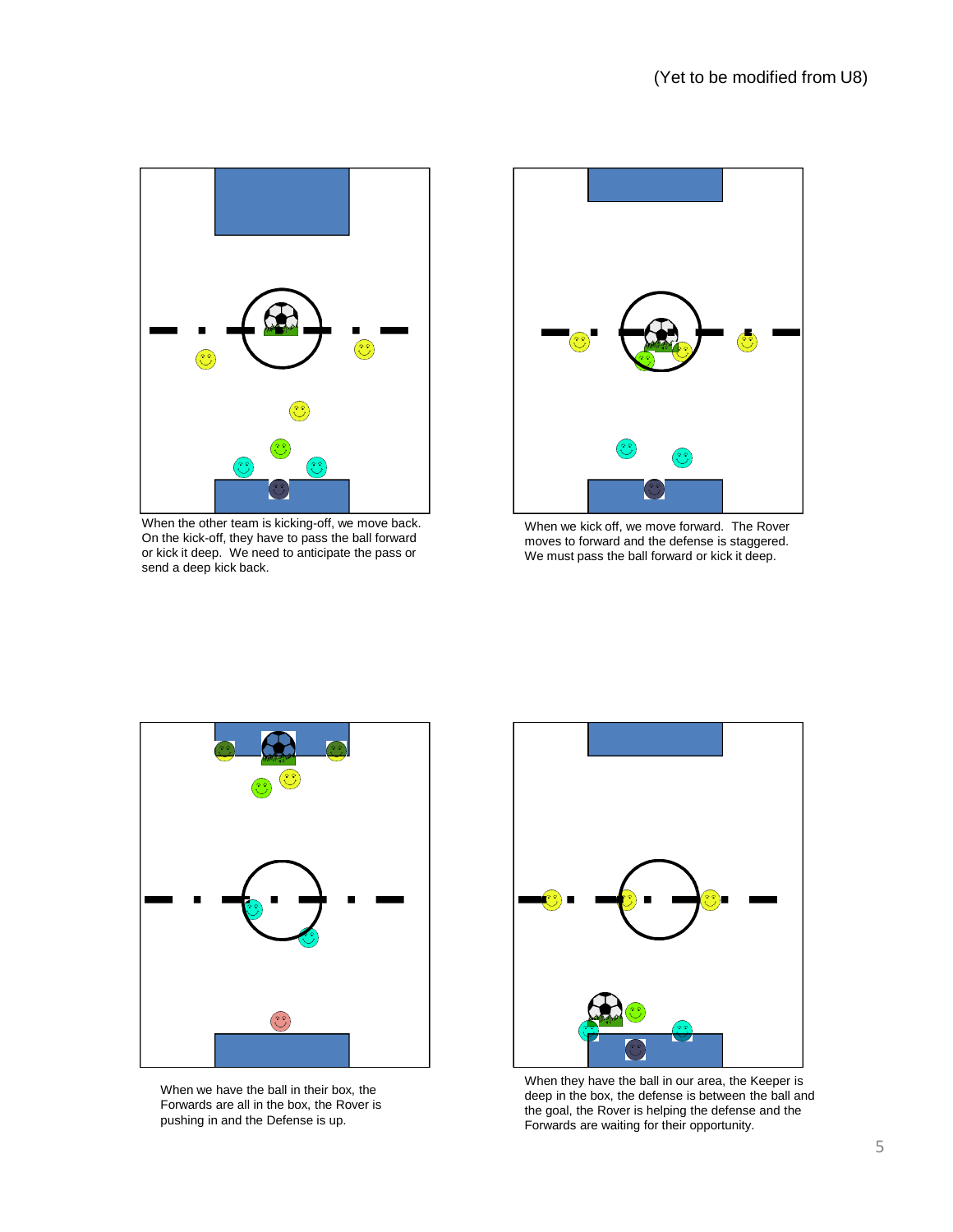

On offense, the forwards move toward the goal, the Rover helps the forwards and the defense moves up and is staggered.



On offense, the forwards move toward the goal, the Rover helps the forwards and the defense moves up and is staggered.



On their corner-kick, our Goalie is in the corner, the Defense is in front of the goal, the Rover and the Center Forward are back to help Defense and the two other Forwards 'cheat' to the side and wait.



When we have a drop-kick (or punt), kick the ball up-and-out. NEVER over the middle.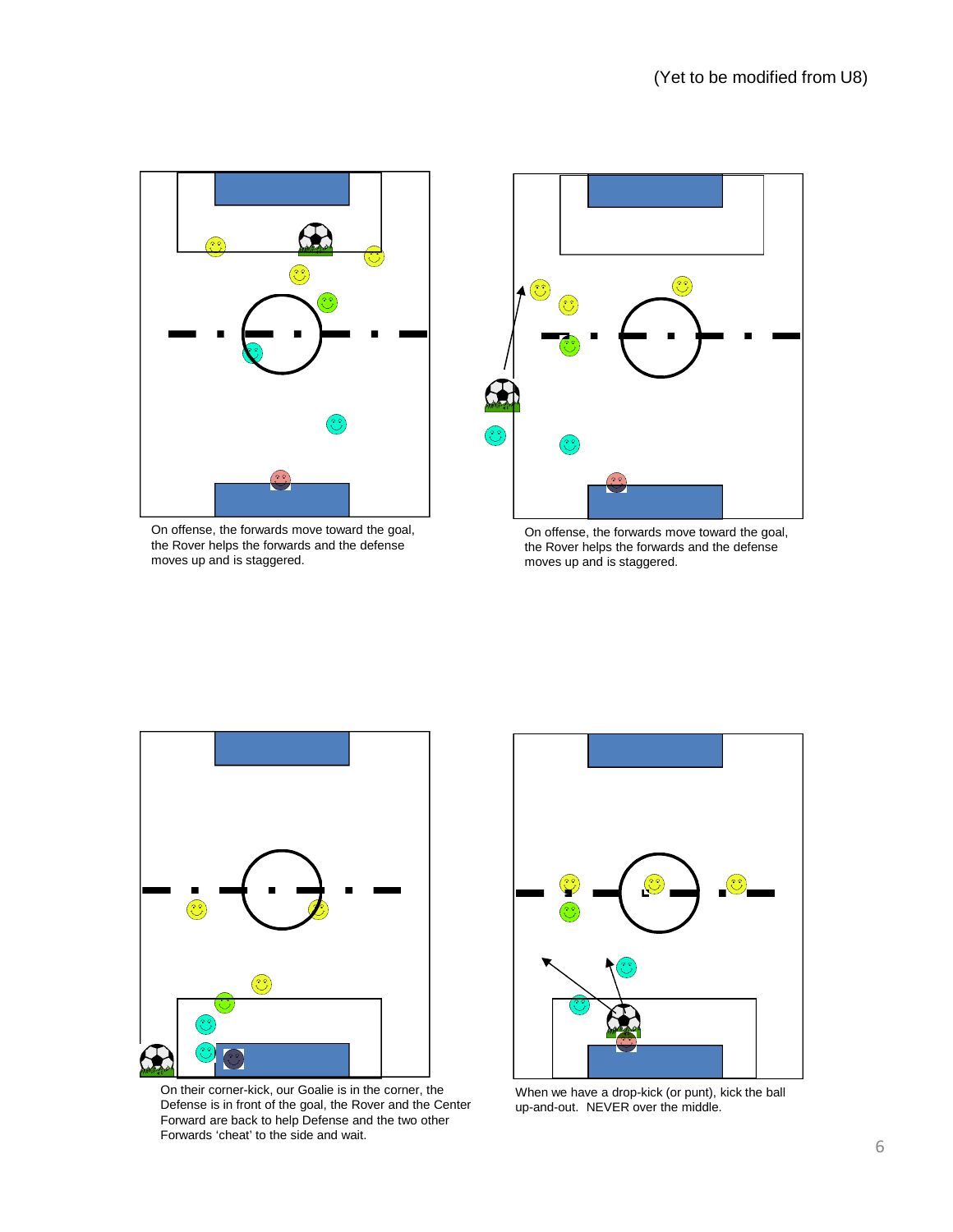

When we have a throw-in, near their goal, the Rover– throws it up-the-line or toward the goal.



When we have a throw-in at mid-filed, the Rover throws it up-the-line.



When we have a throw-in on defense, a defender throws it up-the-line.



When we have a Goal-Kick, the Keeper kicks it up-and-out. NEVER down the middle.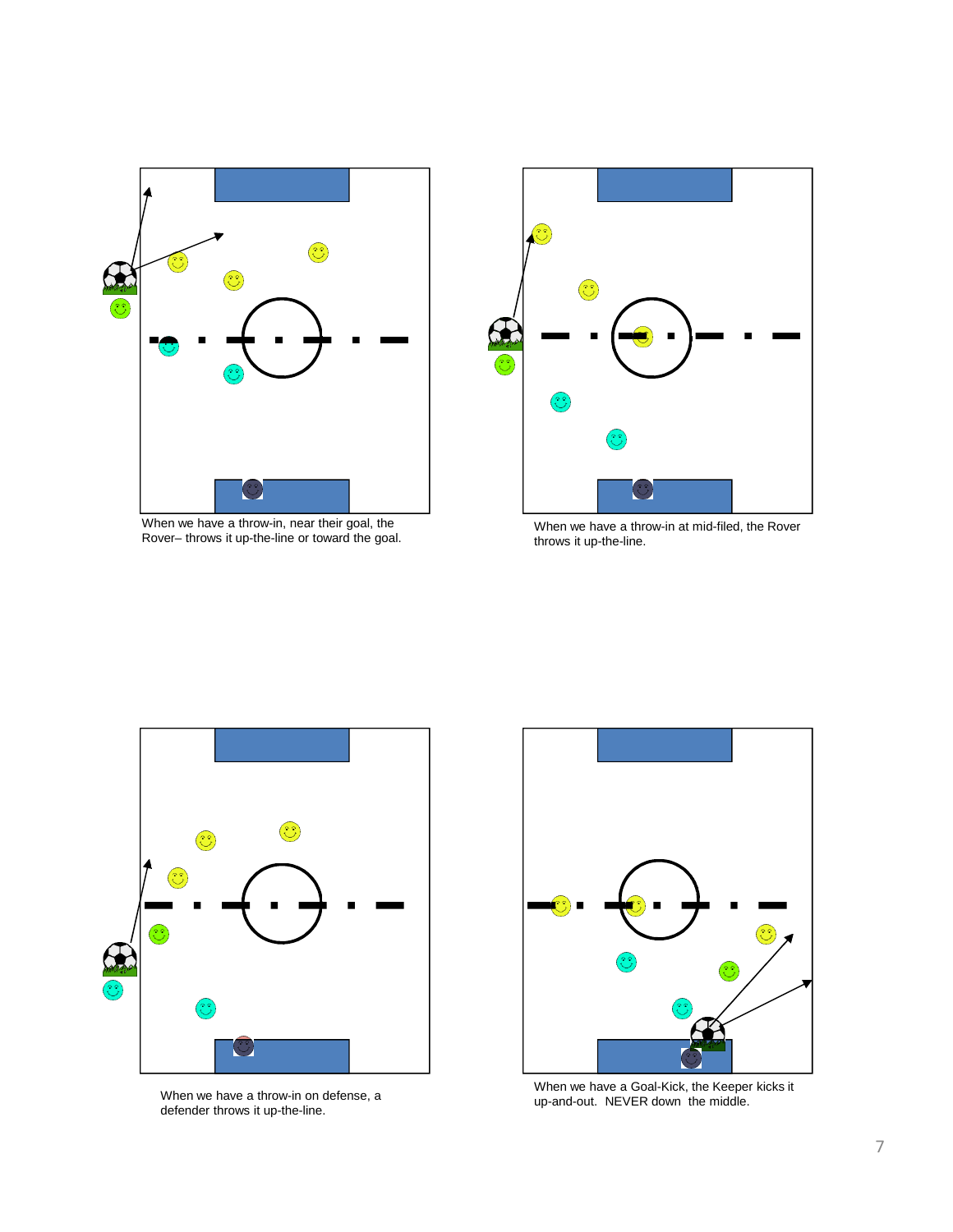

practices frequently that you might be able to utilize as a Bench Coach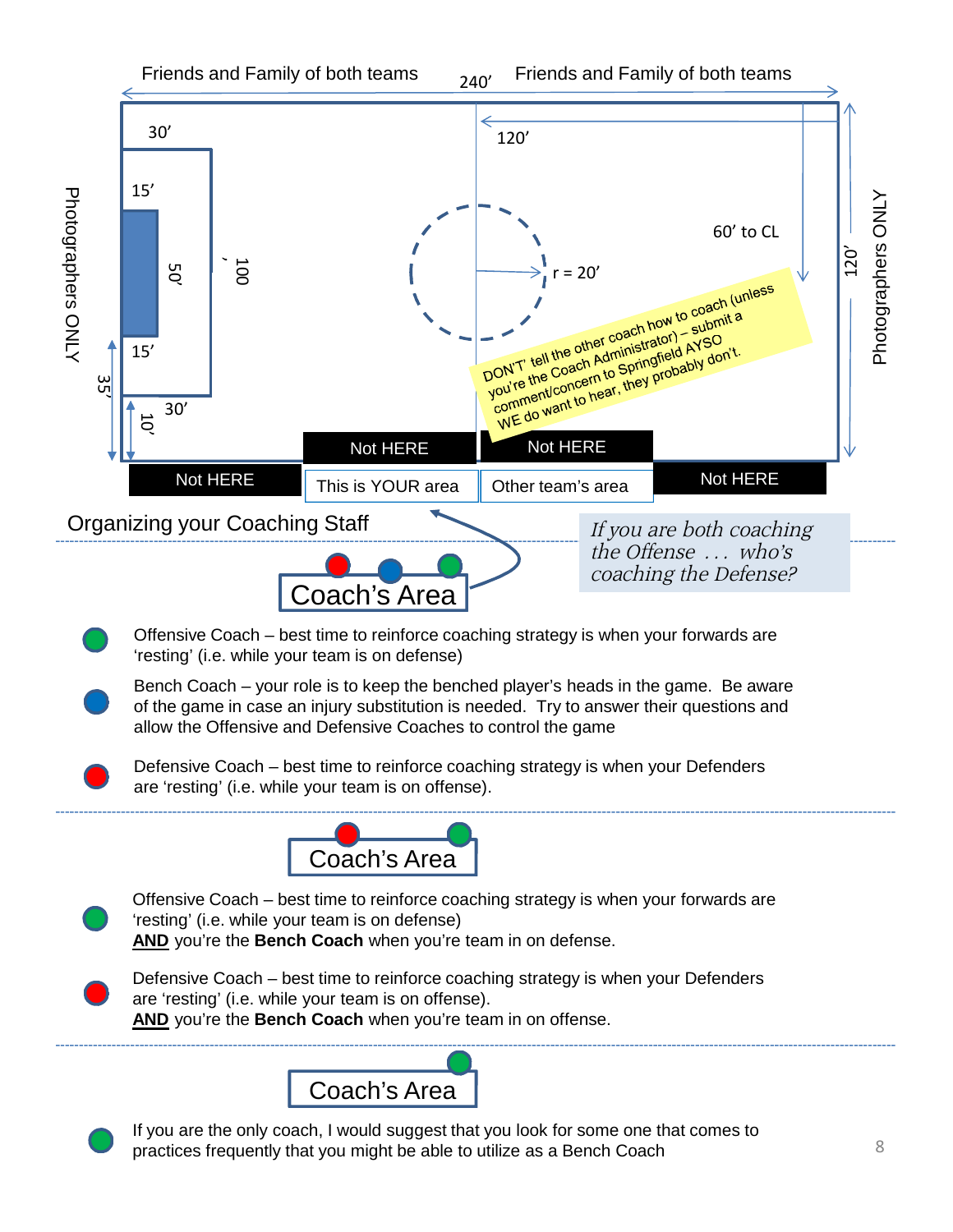# Game Day Information **Date:**

Player Development means that every player should play every position and have **EQUAL** playing time over the season in **ALL** positions

- Offense
- Mid-Field
- Defense
- Keeper maybe not on game days, but try to make this up to them during practices
- **Bench**

Although this may not be entirely possible, it's the ideal. Remember: This is about teaching players to be a part of a team. It's not about winning – oh, I want to win, but I want to win by 1-2 goals and I want ALL my players to feel successful. This frequently means that it's more about my planning and strategy than their ability. Challenge yourself to use all your players equally.

More things to consider:

- Be prepared to take notes during the game  $-$  they will be useful during next week's practice
- Coach's children must NOT be given preferential consideration.
- Start with identifying which players will be your Keepers for all four quarters
- Match strong players and weak players in each area
- Decide which quarter each player will be sitting out. A good time to sit out is after a player has been a mid-fielder (they should be tired)

Be flexible in the 4<sup>th</sup> Quarter of the game

- Bench any player that hasn't sat out a quarter
- If you winning, put your best players on defense or sitting out.
- If you're behind, try to put together a line-up that takes advantage of each player's strengths

|         | Positions          |                    |              |        | Goals |     |     |     |  |
|---------|--------------------|--------------------|--------------|--------|-------|-----|-----|-----|--|
|         | 1st                | 2nd                | 3rd          | 4th    | 1st   | 2nd | 3rd | 4th |  |
| Matthew | X                  | CF                 | M            | Keeper |       |     |     |     |  |
| Thomas  | LD                 | $\mathsf{X}$       | RF           |        |       |     |     |     |  |
| Ben     | <b>RD</b>          | Keeper             | $\mathsf{X}$ |        |       |     |     |     |  |
| Steve   | CF                 | RD                 | Keeper       | X      |       |     |     |     |  |
| Sam     | <b>RF</b>          | $\mathsf{X}$       | <b>RD</b>    |        |       |     |     |     |  |
| Isaac   | LF                 | M                  | $\mathsf{X}$ |        |       |     |     |     |  |
| Cameron | ${\sf M}$          | $\pmb{\mathsf{X}}$ | CF           |        |       |     |     |     |  |
| Riley   | Keeper             | RF                 | X            |        |       |     |     |     |  |
| Noah    | $\pmb{\mathsf{X}}$ | LF                 | LD           |        |       |     |     |     |  |
| Peyton  | X                  | LD                 | LF           |        |       |     |     |     |  |

Players should play the whistle **and** play with integrity of players should play the whistle **and** play with integrity of players of players and **GOAL!** 

- If the ball is clearly out of play, your players should be trained enough to know that they should stop
- Play doesn't stop until the **ENTIRE** ball crosses the line. Unlike football, if ANY portion of the ball hasn't crossed the line, there's no goal and the ball isn't out of play.